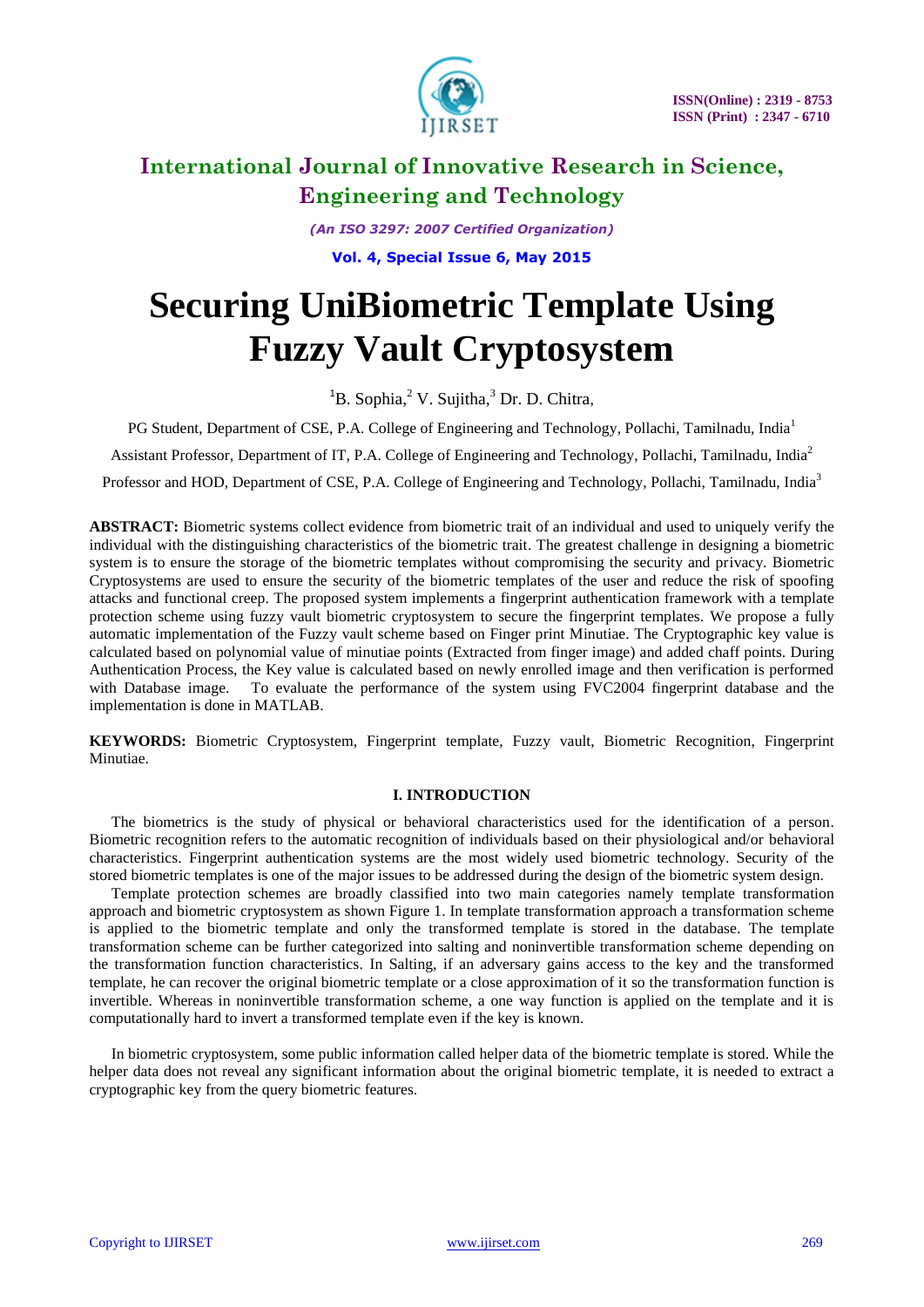

*(An ISO 3297: 2007 Certified Organization)*

### **Vol. 4, Special Issue 6, May 2015**



Figure1 Classification of Template Protection Schemes

The biometric cryptosystems can be further classified into key generating and key binding biometric cryptosystems depending on how the helper data is obtained. In key generating biometric cryptosystem, the helper data is derived only from the biometric template and the cryptographic key is directly generated from the helper data and the query biometric features. Whereas in key binding biometric cryptosystem the helper data is obtained by binding a key that is independent of the biometric features with the biometric template [3, 4]. Fuzzy vault is an example of key binding biometric cryptosystem.

The rest of the paper is organized as follows: a brief survey of related work is discussed in Section II and Section III describes the proposed methodology. Experimental results and analysis is given in Section IV and finally, the paper is concluded in Section V.

### **II. RELATED WORKS**

Fingerprint authentication is a very effective technique to replace traditional passwords or pin codes. The main challenge for fingerprint authentication systems is to provide a secure storage of the reference template. Embedded devices are vulnerable to eavesdropping and attacks. Thus alternative protection mechanisms need to be investigated. Combining biometrics and cryptographic technique called the fuzzy commitment scheme has been proposed for biometric authentication [1].The scheme integrates well-known error-control coding methods and cryptographic techniques to construct a novel type of cryptographic system. A reasonable close witness can be accepted to decrypt the commitment instead of the need for an exact, unique decryption key so it possible for protecting the biometric data using traditional cryptographic techniques. The fuzzy commitment scheme does not have the property of order invariance so any elements missing or added will result in a failure of the matching.

To overcome this problem, [5] proposed a new version, which possesses the advantage of order-invariance. At the same time, the authors suggested that one of the important applications of the fuzzy commitment is to secure biometric systems. The system did not include practical implementation of the fuzzy vault.

The method employed in [13] incorporates the fuzzy vault scheme on a secure smartcard system. The fingerprint vault construction is based on the assumption that the fingerprint features are extracted and aligned in a black box. Multiple minutiae locations are used as elements of locking set. This method assumed the pre-alignment of fingerprints minutiae locations in the vault and the query.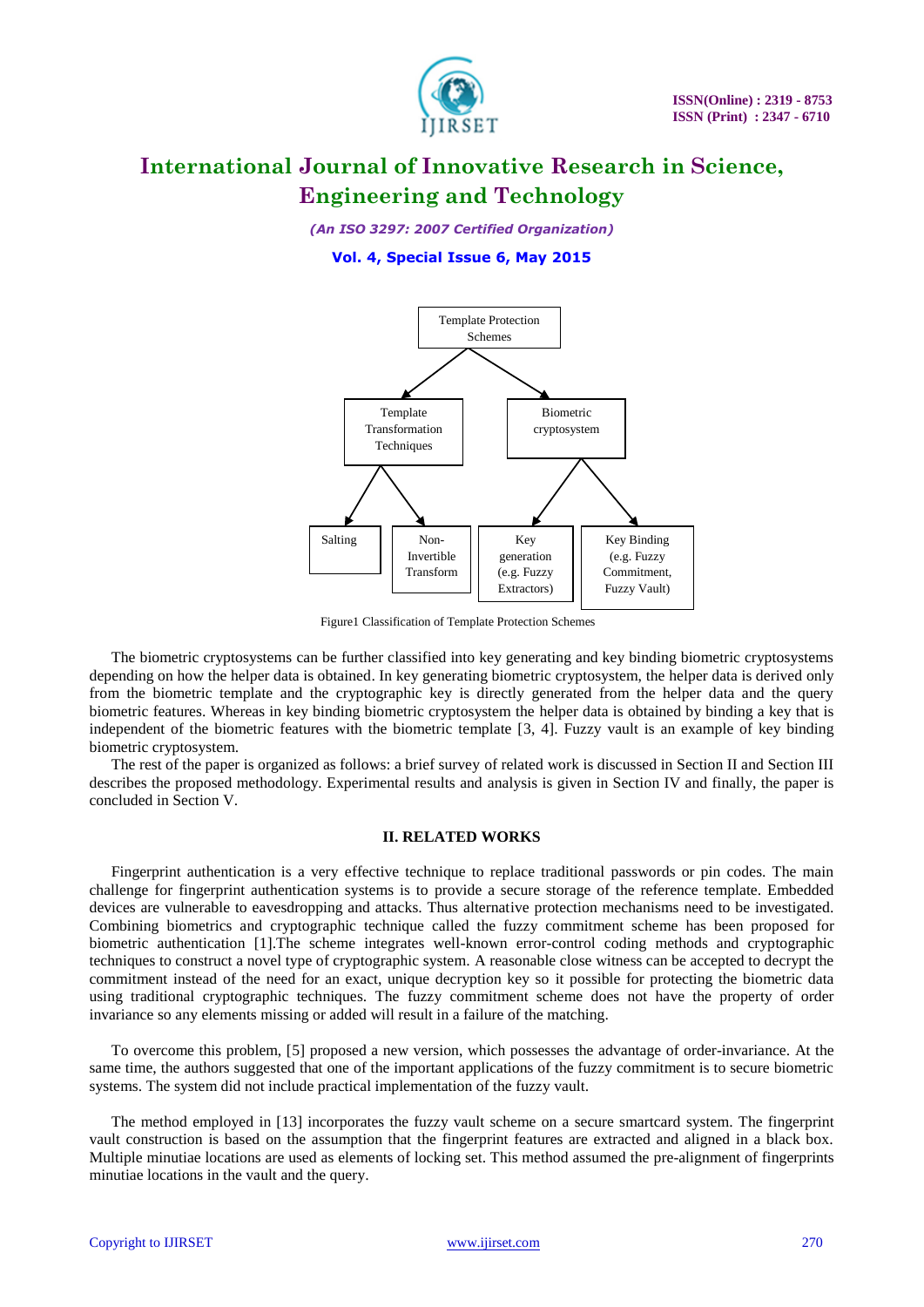

*(An ISO 3297: 2007 Certified Organization)*

### **Vol. 4, Special Issue 6, May 2015**

Yang and Verbauwhede [12] introduced alignment in fuzzy vault system for fingerprints by proposing the use of reference minutiae, which are extracted during vault encoding and decoding. The alignment is established if these two references are same and thus the origins of coordinate frames to be used.

Hao, Anderson, and Daugman [7] implemented the basic idea of fuzzy commitment for IrisCode features by using Reed-Solomon code to correct errors at the block level and Hadamard code to correct random errors at the binary level. This implementation actually adds a second authentication factor password or a token and leads to promising experimental results.

In [15], a method was proposed for fuzzy vault for fingerprints using simple translation and rotation for alignment because reference minutiae may not be same in number or in position during enrolment and verification. This algorithm used cyclic redundancy check and Lagrange interpolation instead of Reed Solomon decoding. The main drawback of Reed Solomon coding scheme are that the input data set only contain integer within limited range and vault may leak some information because it is stored without transformation.

In [14], the template is stored after transforming to other set of coordinates to provide security but it then becomes difficult to align query with stored template. With the use of helper data, the stored template in transformed domain is used for alignment and comparison with the query data. It does not leak minutiae information while aligning the query template.

Karthik Nandkumar and Anil K Jain [10] further improved fuzzy vault by using minutiae matcher to compensate for non-linear distortion in fingerprints and considering orientation in addition to the location of the minutiae point. They also used local image quality index estimated from fingerprint to select the most reliable minutiae.

Abhishek Nagar et al [2] proposed a technique of evaluating the polynomial using helper data using encryption. Orientation and ridge frequency information in minutiae neighborhoods are the two attributes used for minutiae description for securing polynomial evaluations. Authentication system is simulated to evaluate template security of the proposed technique.

The research of Jason Jeffers and Arathi Arakala [9] is directed to methods of realizing the fuzzy vault for the fingerprint biometric using minutiae points described in a translation and rotation invariant manner. The variation in different samples of the same biometric makes it difficult to replace passwords directly with biometrics in a cryptographic scheme.

Hoi Ting Poon and Ali Miri [8] discussed that CRC decoders are most commonly used decoders in fuzzy vault but they have some flaws. They proposed a new decoder which is based on Euclidean algorithm and origins from Reed Solomon (RS) codes. This new scheme has considerably decreased the decoding time as compared to CRC decoders and also maintains security.

#### **III. PROPOSED FRAEWORK FOR BIOMETRIC CRYPTOSYSTEM**

In the proposed system, a fingerprint authentication system framework is implemented with a biometric cryptosystem scheme for securing the fingerprint templates. The proposed system combines biometrics and cryptography by using a key-binding biometric cryptosystem known as fuzzy vault.

The fuzzy vault is a cryptographic construct with a key to encode a polynomial function and the polynomial projections for the fingerprint minutiae points are generated for the fingerprint template. Additional chaff points are added randomly to enhance the security of the secure sketch. The proposed scheme ensures the protection of the fingerprint template and also the key stored as the secure sketch in the fuzzy vault cryptosystem.

The following six modules are the main components of our cryptosystem:

• Data Preprocessing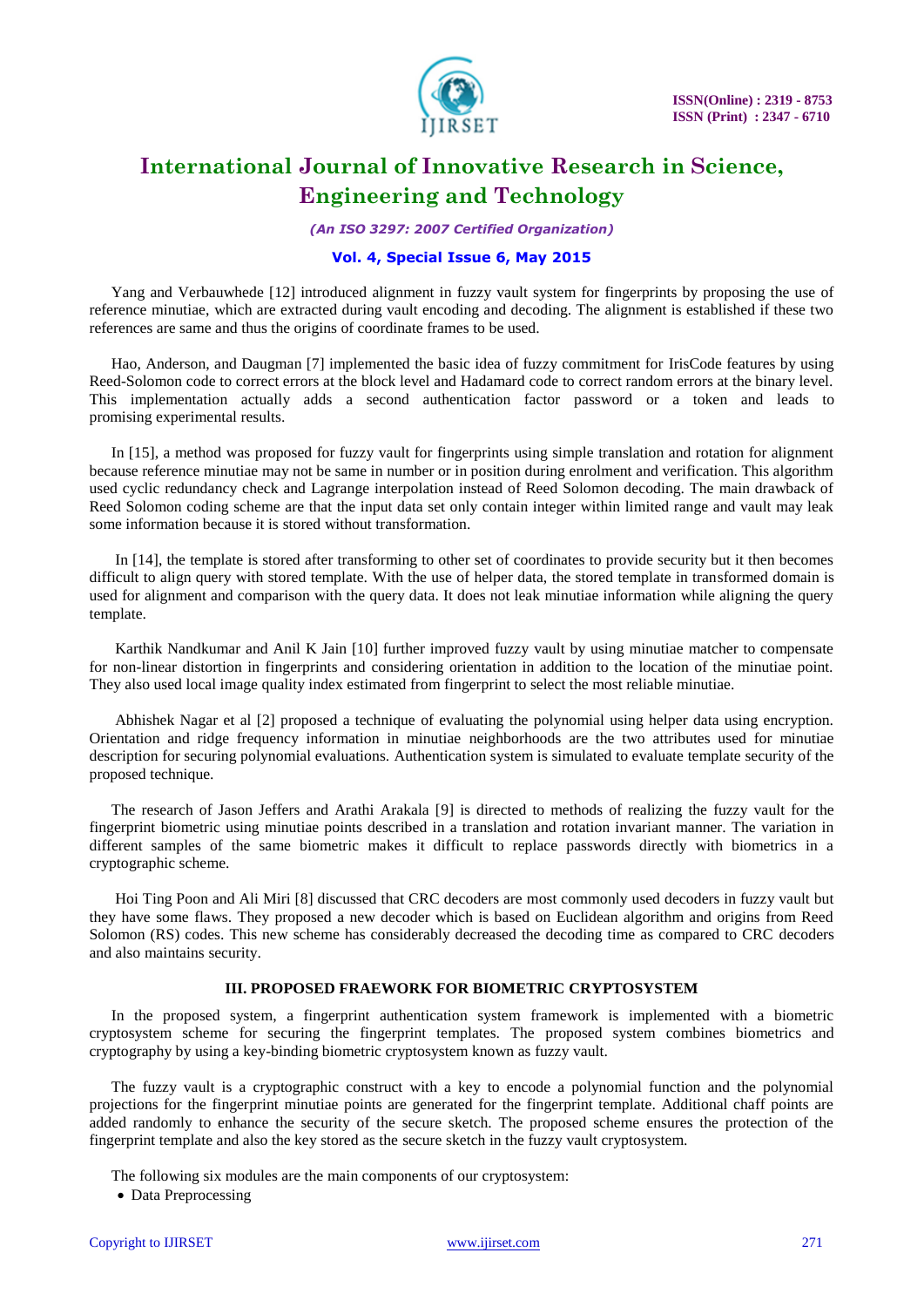

*(An ISO 3297: 2007 Certified Organization)*

### **Vol. 4, Special Issue 6, May 2015**

- Extraction of the fingerprint Minutiae point locations
- Constructing the fingerprint fuzzy vault
- Vault Encoding and Decoding
- Vault Unlocking
	- Matching process and retrieving the key

### A. PREPROCESSING

The Fingerprint image is preprocessed before the extraction of the feature points. The preprocessing includes the following steps:

1. Binarization

The enrolled fingerprint template is Binarized with a threshold value.

$$
I_B[i, j] = \begin{cases} 1 & \text{if } X_{i,j} > t_{i,j} \\ 0 & \text{if } X_{i,j} < t_{i,j} \end{cases}
$$
 (1)

2. Thining

The morphological operation of thinning is done to extract the fingerprint and to remove the unwanted noise. Figure 2 shows the Preprocessing of the enrolled fingerprint template. The process is done to for all the enrolled fingerprint templates.



Figure2 Preprocessing of Enrolled Fingerprint Template

#### B. FEATURE EXTRACTION

The analysis of fingerprints for matching purposes generally requires the comparison of several features of the print pattern. These include patterns, which are aggregate characteristics of ridges, and minutia points, which are unique features found within the patterns.

The major Minutia features of fingerprint ridges are ridge ending, ridge bifurcation, and short ridge or dot. The ridge ending denotes the point at which a ridge terminates. Bifurcations denote the points at which a single ridge splits into two ridges. Short ridges or dots denote ridges which are significantly shorter than the average ridge length on the fingerprint. Minutiae and patterns are very important in the analysis of fingerprints since no two fingers have been shown to be identical.

Given the template fingerprint image T, we first obtain the template minutiae set

$$
M^T = \{m_i^T\}_{i=1}^{N'}\tag{2}
$$

where  $N<sup>T</sup>$  is the number of minutiae in T.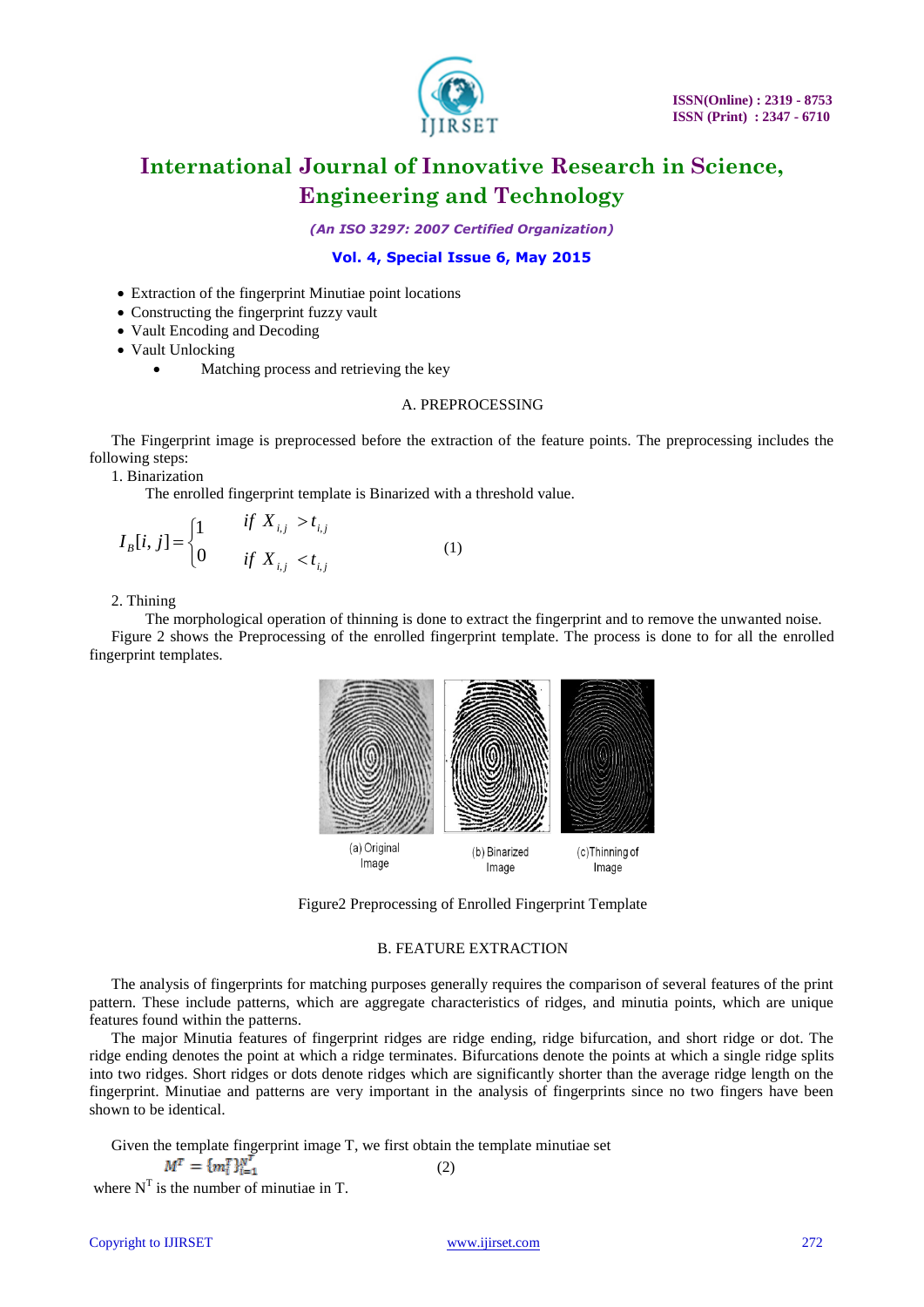

*(An ISO 3297: 2007 Certified Organization)*

### **Vol. 4, Special Issue 6, May 2015**

Figure 3 shows the minutiae feature points extracted namely the ridge endings and ridge bifurcation points.



Figure3 Feature Extraction

The false Minutiae points are removed and the only well-separated minutiae points are selected so that the minimum distance between any two selected minutia points is greater than a threshold δ1.

$$
D_M(m_i, m_j) = \sqrt{(u_i - u_j)^2 + (v_i - v_j)^2} + \beta_M \Delta(\theta_i, \theta_j)
$$
 (3)

where

$$
\Delta(\theta_i, \theta_j) = \min\left(|\theta_i - \theta_j|, 360 - |\theta_i - \theta_j|\right) \tag{4}
$$

and  $\beta_M$  is the weight assigned to the orientation attribute.

### C. FUZZY VAULT CONSTRUCTION

Fuzzy vault is useful for securing point-set based biometric features such as fingerprint minutiae.

Let  $M^T = \{m_1, m_2, ..., m_r\}$  denote a biometric template consisting of a set of r minutiae point locations. In order to secure  $M<sup>T</sup>$ , a cryptographic key  $k<sub>c</sub>$  is used and this key is transformed into coefficients of polynomial P of degree k. All the elements in M<sup>T</sup> are then evaluated on this polynomial to obtain the set  ${P(x_i)}_{i=1}^r$ . The set of points  ${(m_i,$  $P(m_i))$ <sup>r</sup><sub>i==1</sub> is then secured by hiding them among a large set of q randomly generated chaff points  $\{(\mathbf{a}_i, \mathbf{b}_j)\}_{i=1}^q$  that do not lie on the polynomial P. The set of genuine and chaff points along with their polynomial evaluations constitute the sketch or vault y<sub>c</sub>.

In the authentication stage, if the query biometric set  $M^Q$  is sufficiently close to  $M^T$ , the polynomial P can be successfully reconstructed by identifying the genuine points in  $y_c$  that are associated with  $M<sup>T</sup>$ . For successful reconstruction of P of degree k, a minimum of  $(k + 1)$  genuine points need to be identified from  $y_c$ .

$$
\{(\mathsf{a} \mathsf{j}, \mathsf{b} \mathsf{j})\}_{\mathsf{q}=1}^r
$$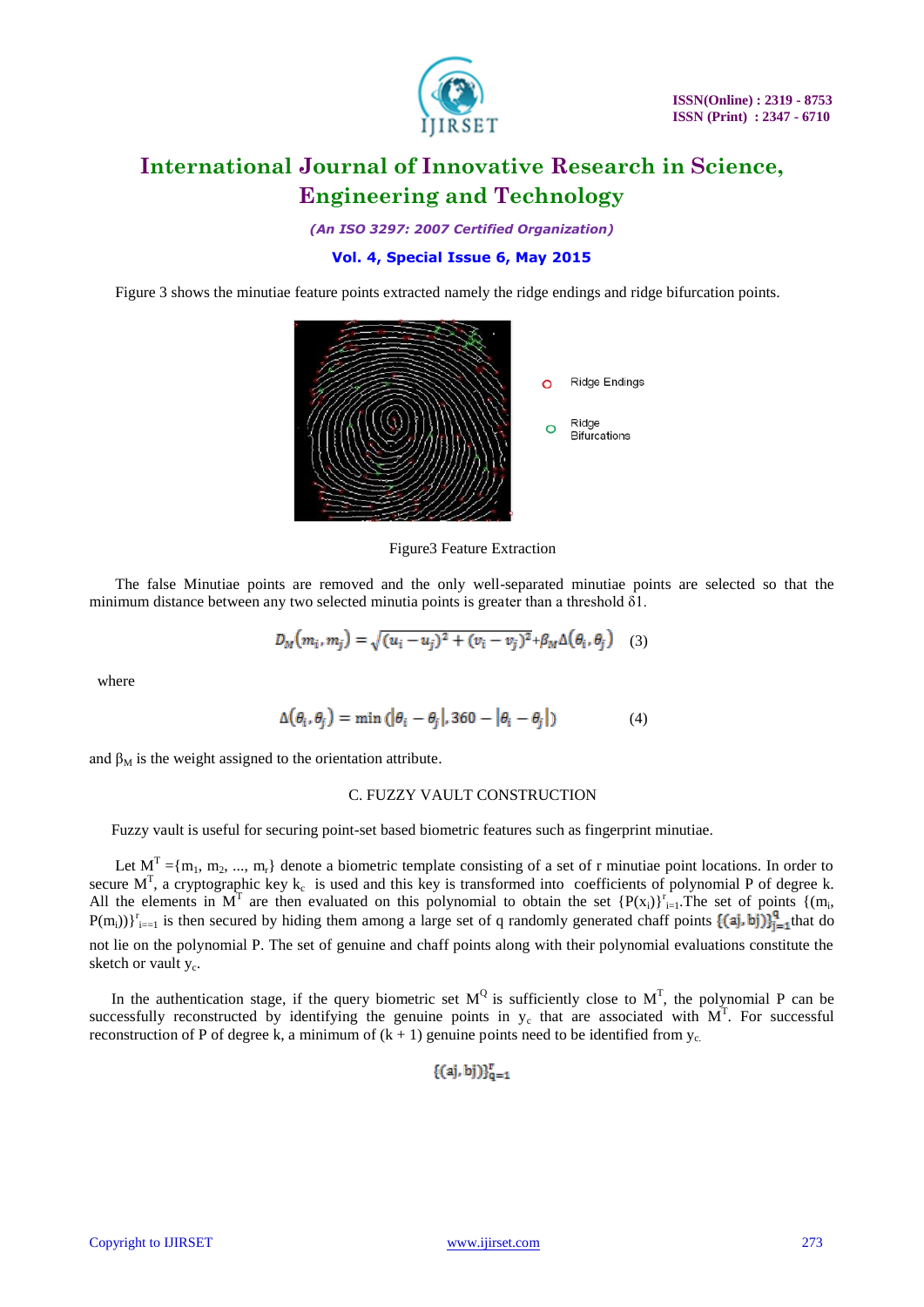

### *(An ISO 3297: 2007 Certified Organization)*

### **Vol. 4, Special Issue 6, May 2015**





(b) Authentication

#### Figure4 Fingerprint Fuzzy Vault Framework

#### D. VAULT ENCODING

All operations in this algorithm are carried out over a field *F*. The algorithm has three parameters, namely, *n*, *r* and *s*. Here, *r* depends on the number of features that can be extracted from a user's biometric template (e.g., number of minutia points in the user's fingerprint). The parameter *s* represents the number of chaff points that are added to the vault and this parameter influences the security of the fuzzy vault construction. If no chaff points are added, the vault leaks the information about the template and the secret. As more chaff points are added, the security of the vault increases. Figure5 shows the fingerprint fuzzy vault encoding process. The degree of the polynomial, *n*, controls the tolerance of the system to errors in the biometric data during decoding.

The vault encoding consists of the following steps

- 1. Create a polynomial by encoding a Key to the coefficients of the Polynomial
- 2. Project locking Elements to the Polynomial and add the Chaff points
- 3. Construction of the fingerprint fuzzy vault with the locking set and chaff points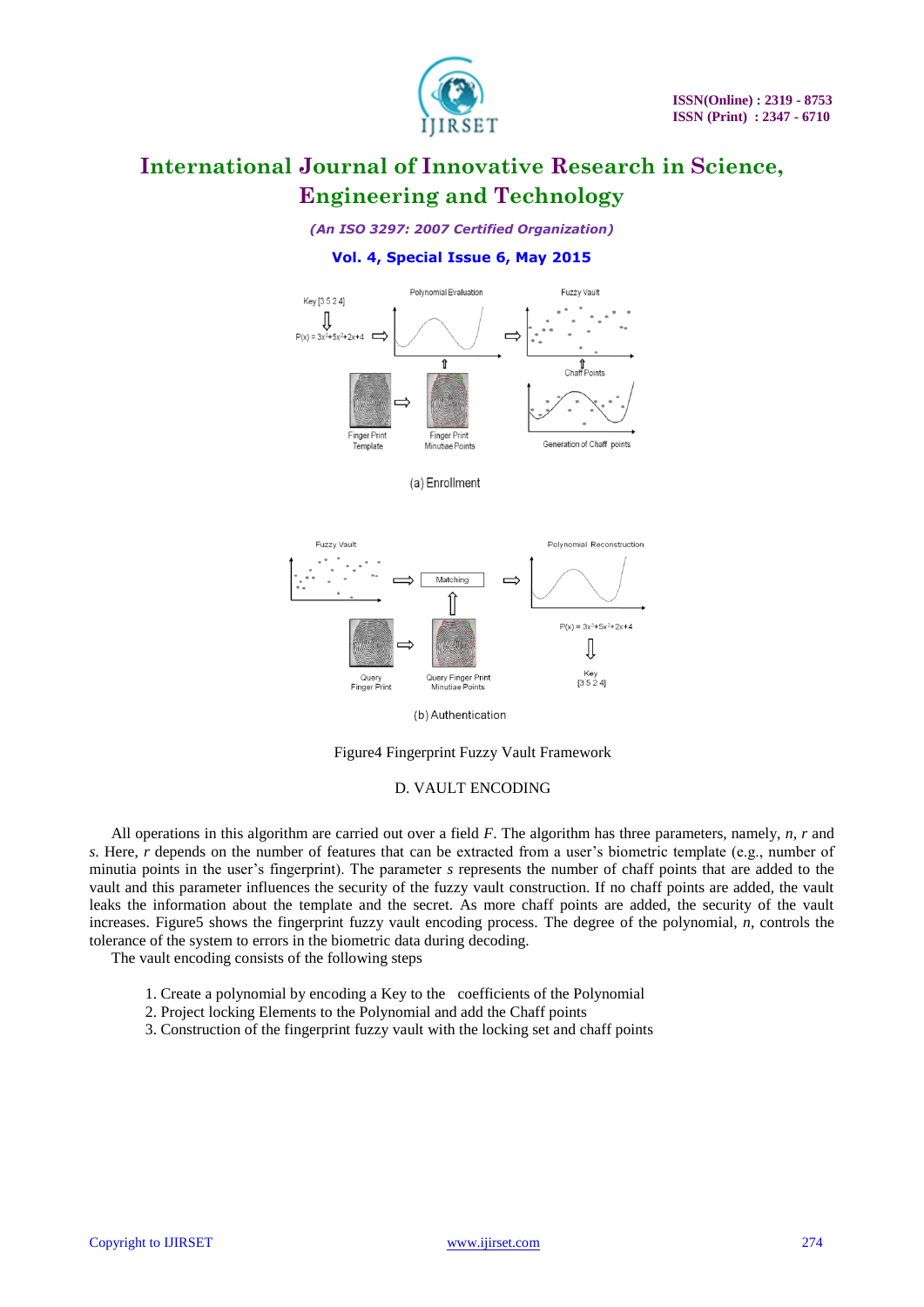

*(An ISO 3297: 2007 Certified Organization)*

### **Vol. 4, Special Issue 6, May 2015**



Figure5 Fingerprint fuzzy vault encoding

#### E.VAULT DECODING

The vault can be unlocked and the key can be retrieved only when there is sufficient match between the query image and the original image.

The vault Decoding consists of the following steps

Step1: Extract the Minutiae points from the Query Fingerprint Template Q. The points form an unordered set B.

Step2: Compute the polynomial projections, P(X), for the elements of B.

Step3: Compare the points of the sets in the vault and the Query template.

Step4: If the sets overlap substantially then the vault is unlocked and the key is retrieved by the user.

### **IV. EXPERIMENT AL RESULT AND ANALYSTS**

In Proposed system, fingerprint image is used as input biometric feature. The experiment is conceded out to generate cryptographic key for Encoding and Decoding using Fuzzy vault method. We detect the similarities between the keys generated from different positions of identical fingerprint image. In this method examine the strength of the key with respect to the impostor key which is generated from impostor's fingerprint image.

Fingerprint from fingerprint database FVC2004 is used as input fingerprint in our experiment. The FVC2004 database consists of four datasets like DBl, DB2, DB3 and DB4. Fingerprints of DB4 dataset are synthetic fingerprint but remaining datasets consist of real fingerprints. Each dataset consists of 800 fingerprints of 100 persons with 8 samples of each person.

In our method, the Fingerprint template image for each subject is enrolled in the database. Initially, the preprocessing is done and the fingerprint minutiae points are extracted. The features extracted from the preprocessed image. The green points show the ridge bifurcations and red shows ridge endings. Then the validation features extracted from the preprocessed image.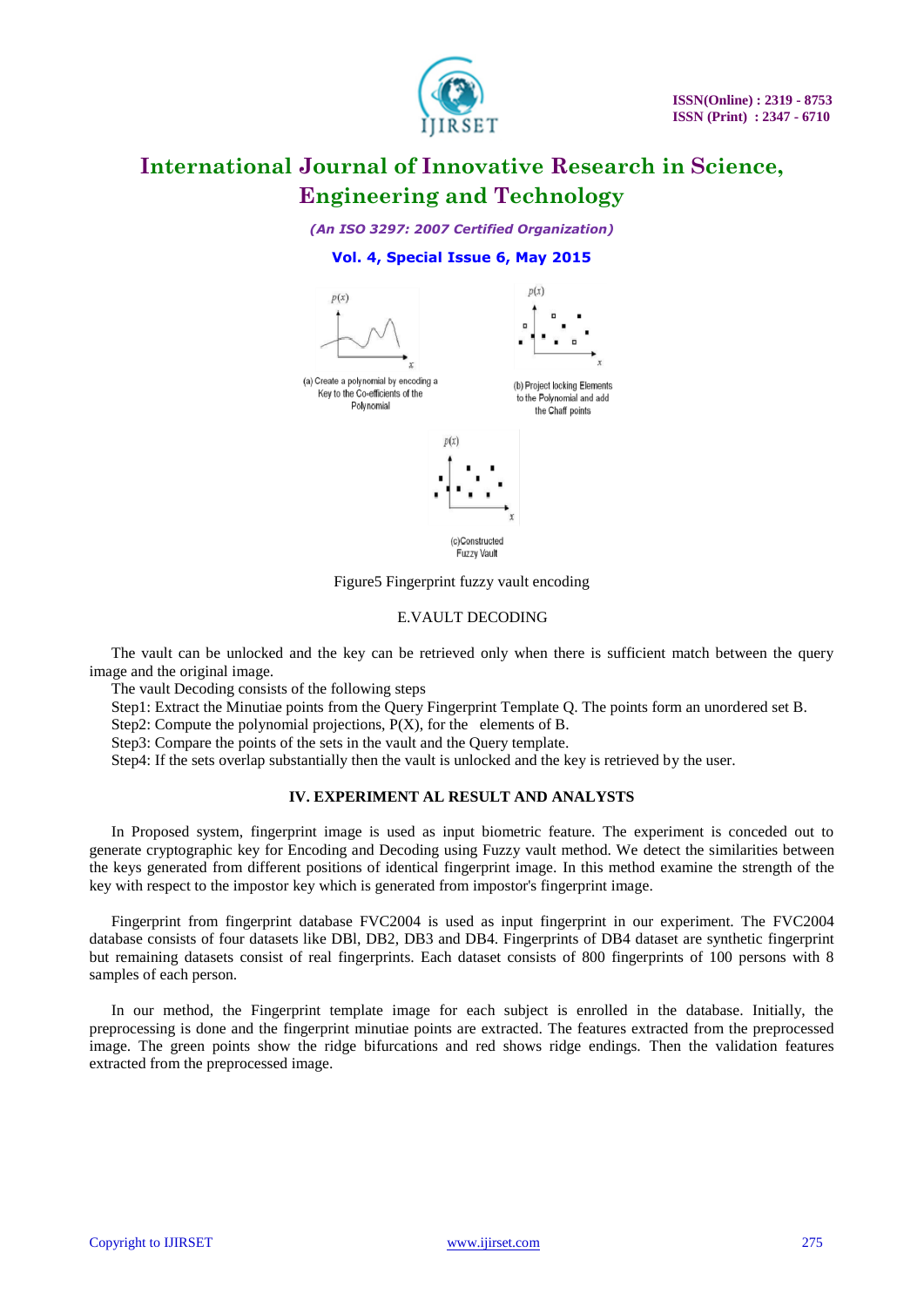

*(An ISO 3297: 2007 Certified Organization)*

**Vol. 4, Special Issue 6, May 2015**



Figure6 Fingerprint Minutiae Locations Extraction

The fuzzy vault cryptosystem is constructed with a polynomial function that is encoded from a key and the extracted minutiae points are projected using the polynomial function (Fig 7). The random chaff points should also be added with the extracted key points. The vault consists of randomly added chaff points in addition to the projected points to ensure security of the fingerprint template. Finally, the Key Points should be stored in database.

During authentication, the query finger print image enrolled and then compared with the stored template. The vault can be unlocked and the key can be retrieved only when there is sufficient match between the query image and the stored image.



Figure7 Polynomial Projections for Extracted Minutiae Points

### **V. CONCLUSION AND FUTURE SCOPE**

The proposed system Securing fingerprint templates using Fuzzy Vault Cryptosystem, incorporates a fuzzy vault scheme to implement the biometric cryptosystem approach for securing the fingerprint templates. The proposed system secures the template using a key-binding cryptosystem called the fuzzy vault. The fuzzy vault is a cryptographic construct with a key to encode a polynomial function and the polynomial projections for the minutiae points are generated for the fingerprint template. Additional chaff points added randomly to the polynomial projections enhance the security of the secure sketch. The proposed scheme ensures the protection of the fingerprint template and also the key stored as the secure sketch in the fuzzy vault cryptosystem.